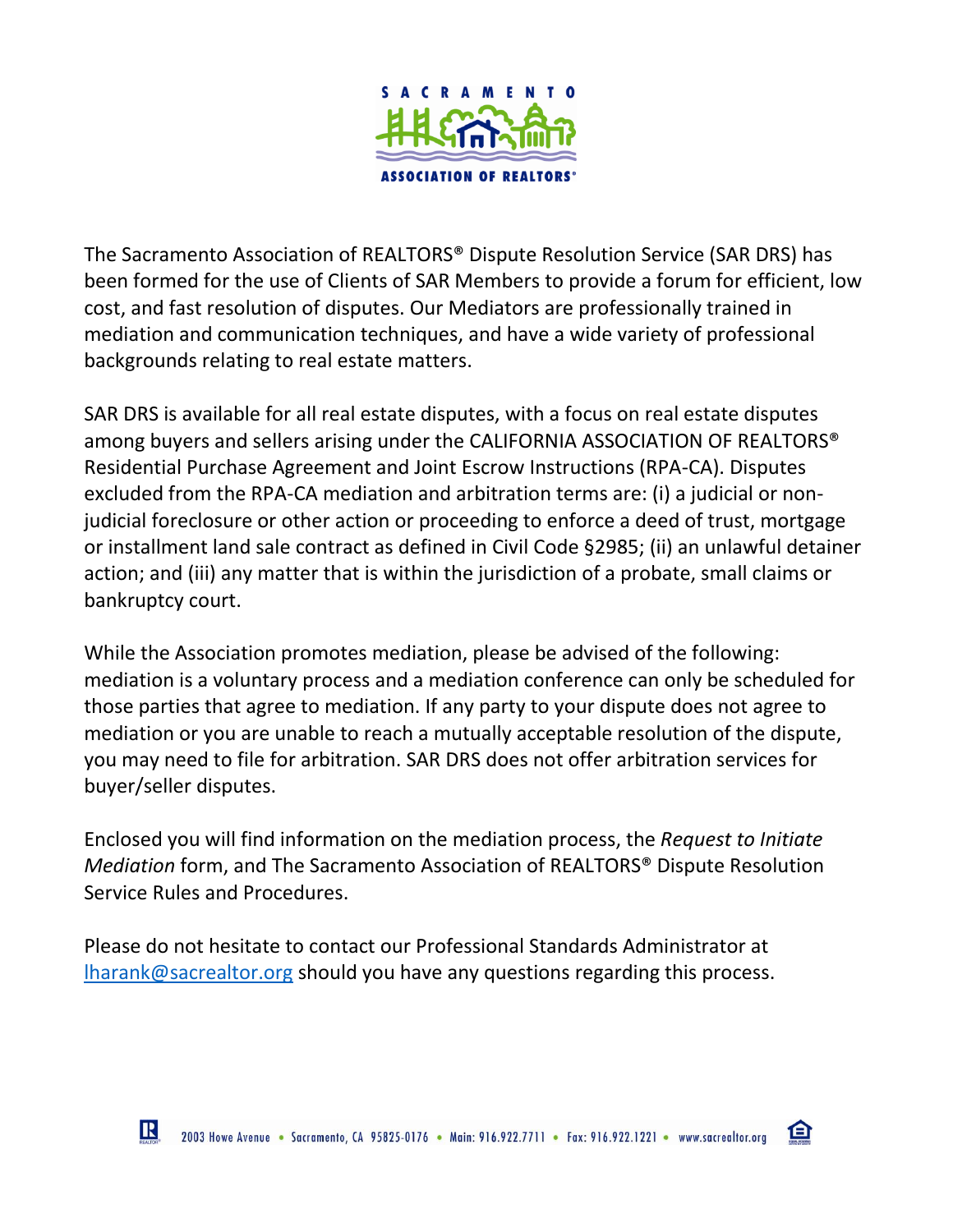# **SACRAMENTO ASSOCIATION OF REALTORS® DISPUTE RESOLUTION SERVICE**

### **SAR DISPUTE RESOLUTION SERVICE**

This service has been formed for the use of our members and their clients to provide a forum for efficient, low cost, and fast resolution of disputes. Our mediators are trained in mediation and communication techniques and have a wide variety of professional backgrounds and interests as relating to real estate matters.

### **WHAT IS MEDIATION?**

Mediation is a means of resolving disputes through peaceful communication. It is an alternative to adversarial, expensive, and time-consuming litigation through the courts. It is non-adversarial, confidential, informal, inexpensive, and is now widely recognized as the forum of choice for the resolution of conflicts and misunderstandings.

### **WHEN IS MEDIATION APPROPRIATE?**

Mediation may be initiated at any time by agreement between the parties. Sometimes mediation is required and other times it simply may be a useful tool used by the parties to efficiently, swiftly and affordably resolve a dispute. Section 22A of the C.A.R. Residential Purchase Agreement (RPA-CA) requires: "The Parties agree to mediate any dispute or claim arising between them out of this Agreement, or any resulting transaction, before resorting to arbitration or court action..." In addition, mandatory mediation clauses are frequently contained in other real estate related agreements.

### **THE ROLE OF MEDIATORS**

Mediators are professionally trained and are impartial third parties who provide their services with the dedicated belief in the power of mediation and collaborative negotiation. Mediators do not serve as judge or jury, do not seek to determine who is in the right, or place blame. *Mediators do not impose a decision* on either party like a judge or an arbitrator; their only interest is in helping you to resolve differences and reach a *mutually agreeable solution.*

*Mediators do not give legal or professional advice.* Rather they facilitate communications by helping disputants describe their feelings, clarify issues, determine their true interests, identify underlying concerns and where possible, reach agreement.

### **THE MEDIATION PROCESS**

The mediation process begins by welcoming and introducing all participants followed by an opening statement from the Mediator. Initially, each party will be given an uninterrupted opportunity to define the conflict/problem as they see it and express their feelings about it to the Mediator. Each person will be given time to describe the conflict from their perspective while the Mediator and the other party listens. The Mediator may ask clarifying questions from time to time.

The process demands a high degree of mutual respect and honesty – no foul or threatening language, gestures, or actions will be permitted. Flexibility and respectful communication is key to the mediation process and parties must honestly express their needs and truly listen to what others have to say. If parties focus on blaming or revenge it merely promotes similar responses, lessening the chances of resolution.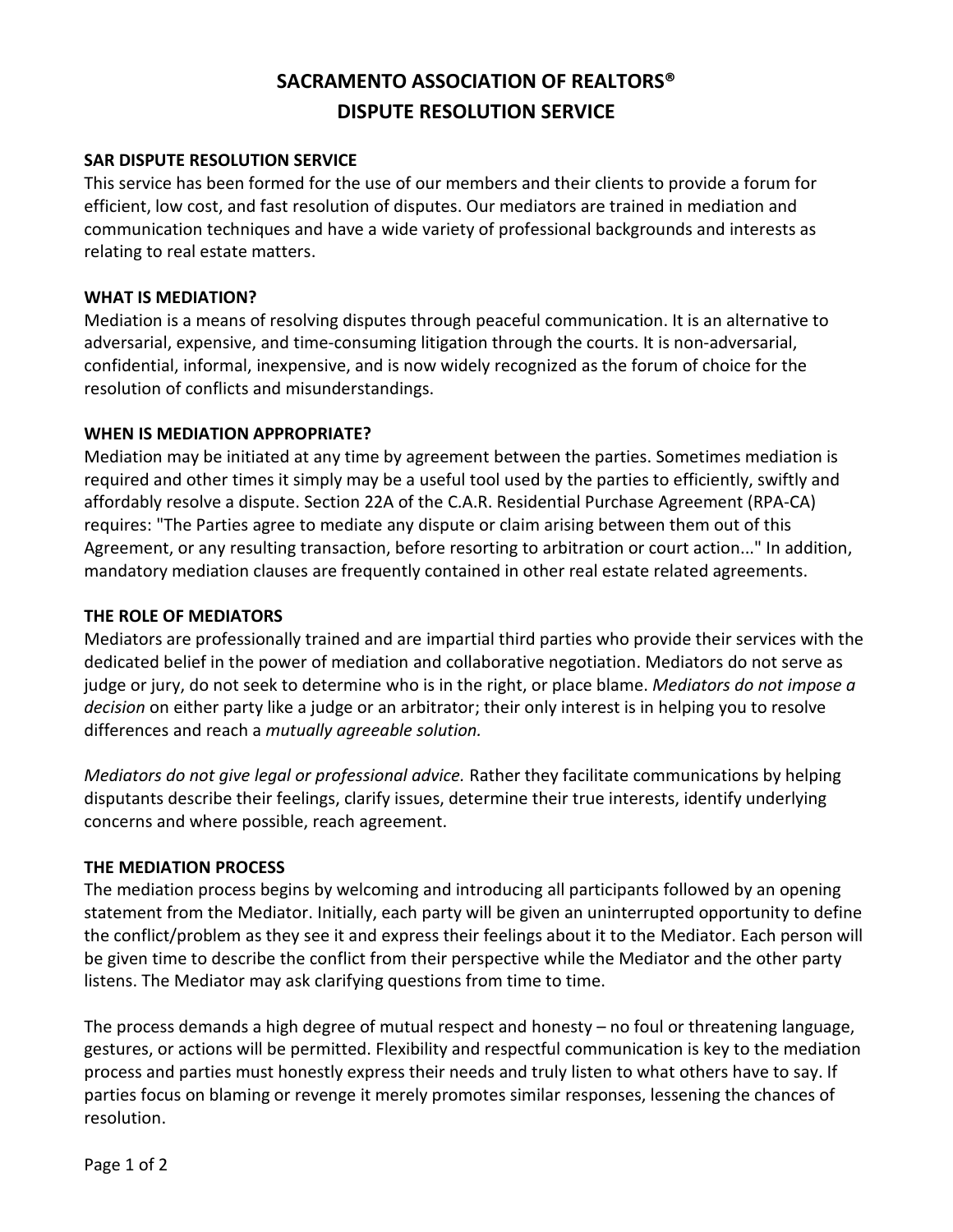Once the Mediator has a clear understanding of the problem, the Mediator will ask questions designed to ensure that each party fully comprehends the conflict from the perspective of the other disputant, and the issues and interests involved. In this way, a great deal of important information invariably comes to light which may not have been known or understood by the other party.

At this point in the process, the Mediator will help the parties understand that to solve a conflict each must be willing to acknowledge any new understanding they have about the dispute and the other person's situation. From time to time, the mediator may ask for a private meeting with one party at a time in order to get a clear idea of their refined interests, goals, and proposals as to the final outcome of the mediation.

In the final stages of the mediation, potential resolutions are explored.

### **AGREEMENTS**

A settlement or resolution reached between the parties as a result of the mediation may be oral or written at the discretion of the parties.

A written agreement may be considered binding in the same way as a written contract is binding in the courts. This requires that the agreement must be in writing and signed by the parties. It must also contain a clear statement that: 1) each party wants the agreement to be binding, 2) each party understands the agreement is admissible in court should enforcement be necessary. Binding agreements in civil matters do not imply other means of enforcement such as intervention by police or sheriff's officers.

At the request of the parties, the Mediator will assist in writing the agreement, using the parties' own words, and their mutually agreed upon terms. *The Mediator has no intent or role in influencing the content of any agreement arrived at by the parties. The Mediator's only interest is to facilitate communication that is satisfactory to each side of the dispute.*

### *SAR DOES NOT MONITOR OR ENFORCE AGREEMENTS RESULTING FROM MEDIATION.*

### **CONFIDENTIALITY**

Except as otherwise provided by the California Evidence Code or California law, all communications, negotiations, or settlement discussions in the course of a mediation or mediation consultation are confidential and are not admissible or subject to discovery. For mediation to be successful, the parties must feel free to discuss the issues openly with the assurance that their presentations will be held confidential by law. Accordingly, the parties will be required to sign a confidentiality agreement, *before the mediation session can proceed,* to signify intent to comply with the rules of confidentiality.

It is important to note that if a written agreement is reached, both parties should recognize that the resolution itself is not confidential and may be enforceable by law in the courts.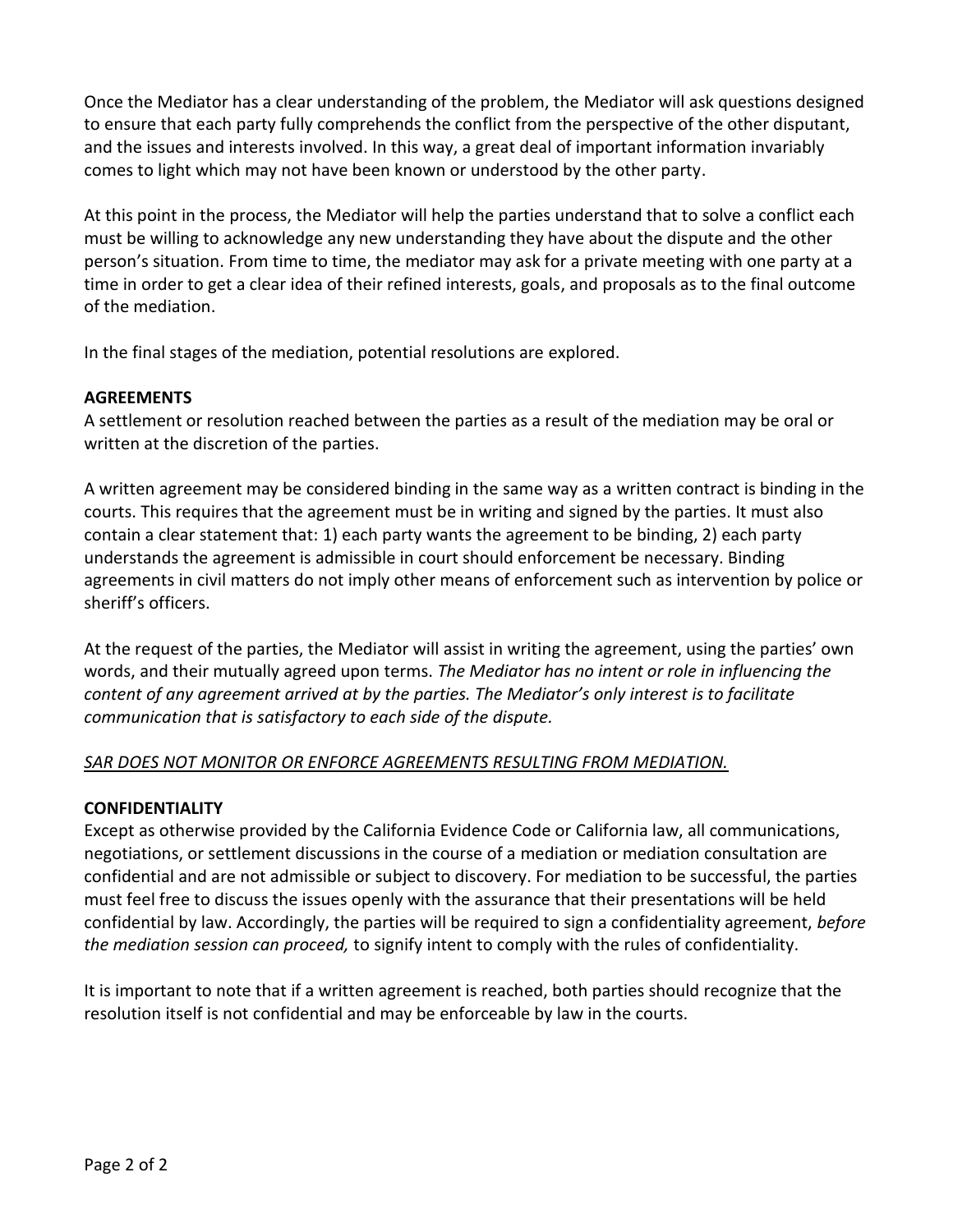| For SAR Use Only |  |
|------------------|--|
| Case No:         |  |
| Received:        |  |

# **REQUEST TO INITIATE MEDIATION**

Sacramento Association of REALTORS® Dispute Resolution Service

Date of Request: \_\_\_\_\_\_\_\_\_\_\_\_\_\_\_\_\_\_\_\_\_\_\_\_\_\_\_

**Please include a check or credit card authorization payable to SAR for \$600 with your request to initiate mediation.**

**Minimum Mediation Fee:** \$600 per party (includes \$65 non-refundable administrative fee). Administrative fee will only be refunded if the mediation request is withdrawn in writing prior to scheduling mediation conference.

Fee Explanation: Fees are \$300 per hour for the mediator's services, with a \$600 minimum per party for two hours of mediation. Time exceeding the two-hour minimum, will be billed at \$300 per hour, paid directly to the Mediator. All costs/fees, as assigned by the mediator, are due and payable at the conclusion of the mediation conference.

### **1. PARTY REQUESTING MEDIATION:**

| (including City and Zip Code)                                                                       |  |  |  |  |  |
|-----------------------------------------------------------------------------------------------------|--|--|--|--|--|
|                                                                                                     |  |  |  |  |  |
|                                                                                                     |  |  |  |  |  |
|                                                                                                     |  |  |  |  |  |
| 2. NAMES OF ADDITIONAL PARTIES TO THE DISPUTE:<br>(We must have an address to process the request.) |  |  |  |  |  |
|                                                                                                     |  |  |  |  |  |
| (including City and Zip Code)                                                                       |  |  |  |  |  |
|                                                                                                     |  |  |  |  |  |
| $\Box$ Buyer $\Box$ Seller $\Box$ Broker                                                            |  |  |  |  |  |
|                                                                                                     |  |  |  |  |  |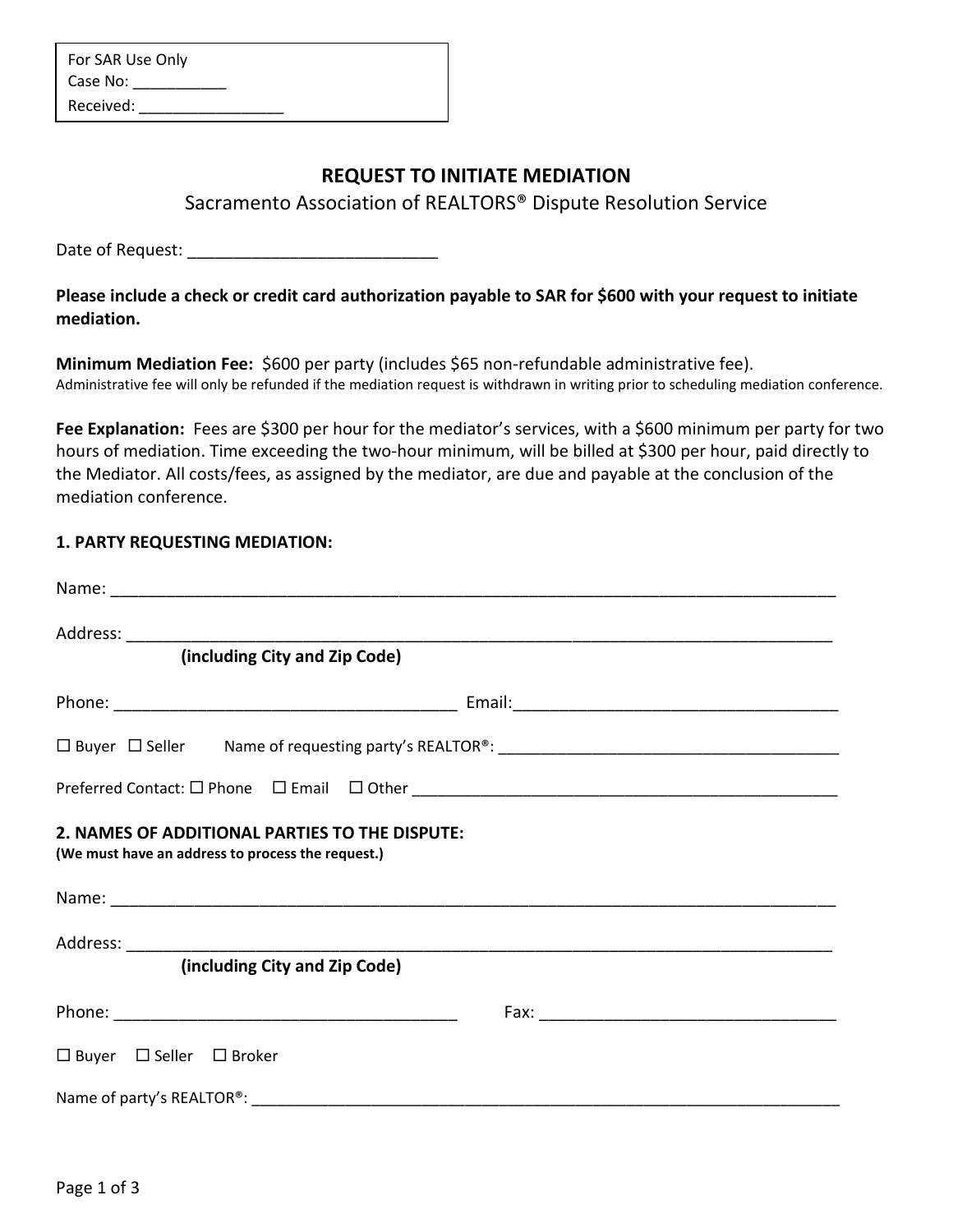# **Names of Additional Parties to Dispute continued:**

| (including City and Zip Code)                                                        |  |
|--------------------------------------------------------------------------------------|--|
|                                                                                      |  |
|                                                                                      |  |
|                                                                                      |  |
|                                                                                      |  |
| (including City and Zip Code)                                                        |  |
|                                                                                      |  |
| □ Buyer □ Seller □ Broker □ Salesperson □ Builder/Contractor □ Other ______________  |  |
|                                                                                      |  |
|                                                                                      |  |
| (including City and Zip Code)                                                        |  |
|                                                                                      |  |
|                                                                                      |  |
|                                                                                      |  |
|                                                                                      |  |
|                                                                                      |  |
| (including City and Zip Code)                                                        |  |
|                                                                                      |  |
| □ Buyer □ Seller □ Broker □ Salesperson □ Builder/Contractor □ Other _______________ |  |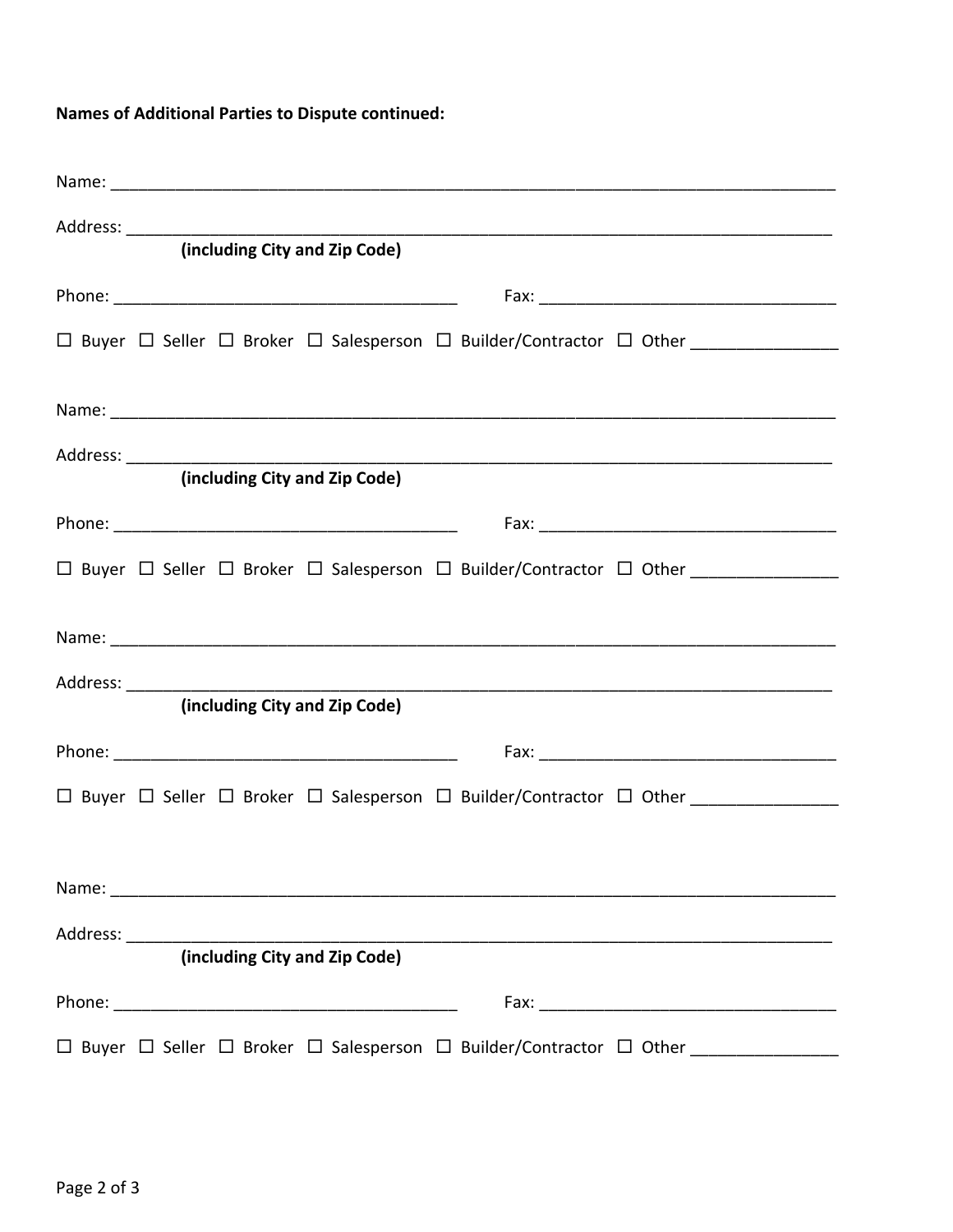### **3. BRIEF DESCRIPTION OF CLAIM:**

(Please be aware that a copy of this request will be forwarded to the other party.)

### **4. AMOUNT OF MONEY REQUESTED:** \_\_\_\_\_\_\_\_\_\_\_\_\_\_\_\_\_\_\_\_\_\_\_\_\_\_\_\_\_\_\_\_\_\_

### **5. DATE and TIME OF MEDIATION CONFERENCE:**

Please list ANY dates and times within sixty (60) days of your filing this request that you ARE NOT available for a mediation conference. (Please remember that the object of mediation is to resolve the conflict as soon as possible, thus the reason for a short time frame of date selections.)

\_\_\_\_\_\_\_\_\_\_\_\_\_\_\_\_\_\_\_\_\_\_\_\_\_\_\_\_\_\_\_\_\_\_\_\_\_\_\_\_\_\_\_\_\_\_\_\_\_\_\_\_\_\_\_\_\_\_\_\_\_\_\_\_\_\_\_\_\_\_\_\_\_\_\_\_\_\_\_\_\_\_\_\_\_\_\_\_

### **6. ATTACH COPY OF THE FOLLOWING:**

a. A fully executed copy of the Residential Purchase Agreement (C.A.R. RPA), Residential Listing Agreement (C.A.R. RLA), or any other agreement that indicates mediation as required in the agreement or contract.

### **7. Acknowledgement and Signatures:**

I agree to mediation in accordance with the Sacramento Association of REALTORS® Dispute Resolution Rules and Procedures.

\_\_\_\_\_\_\_\_\_\_\_\_\_\_\_\_\_\_\_\_\_\_\_\_\_\_\_\_\_\_\_\_\_\_\_\_\_\_\_\_\_\_ \_\_\_\_\_\_\_\_\_\_\_\_\_\_\_\_\_\_\_\_\_\_\_\_\_\_\_\_\_\_\_\_\_\_\_\_\_\_\_\_\_

\_\_\_\_\_\_\_\_\_\_\_\_\_\_\_\_\_\_\_\_ \_\_\_\_\_\_\_\_\_\_\_\_\_\_\_\_\_\_\_\_

Signature Signature Signature Signature Signature

Date **Date** Date **Date** Date **Date** 

**Please mail or drop off to:**

Sacramento Association of REALTORS® Attn: Professional Standards Administrator 2003 Howe Avenue Sacramento, CA 95825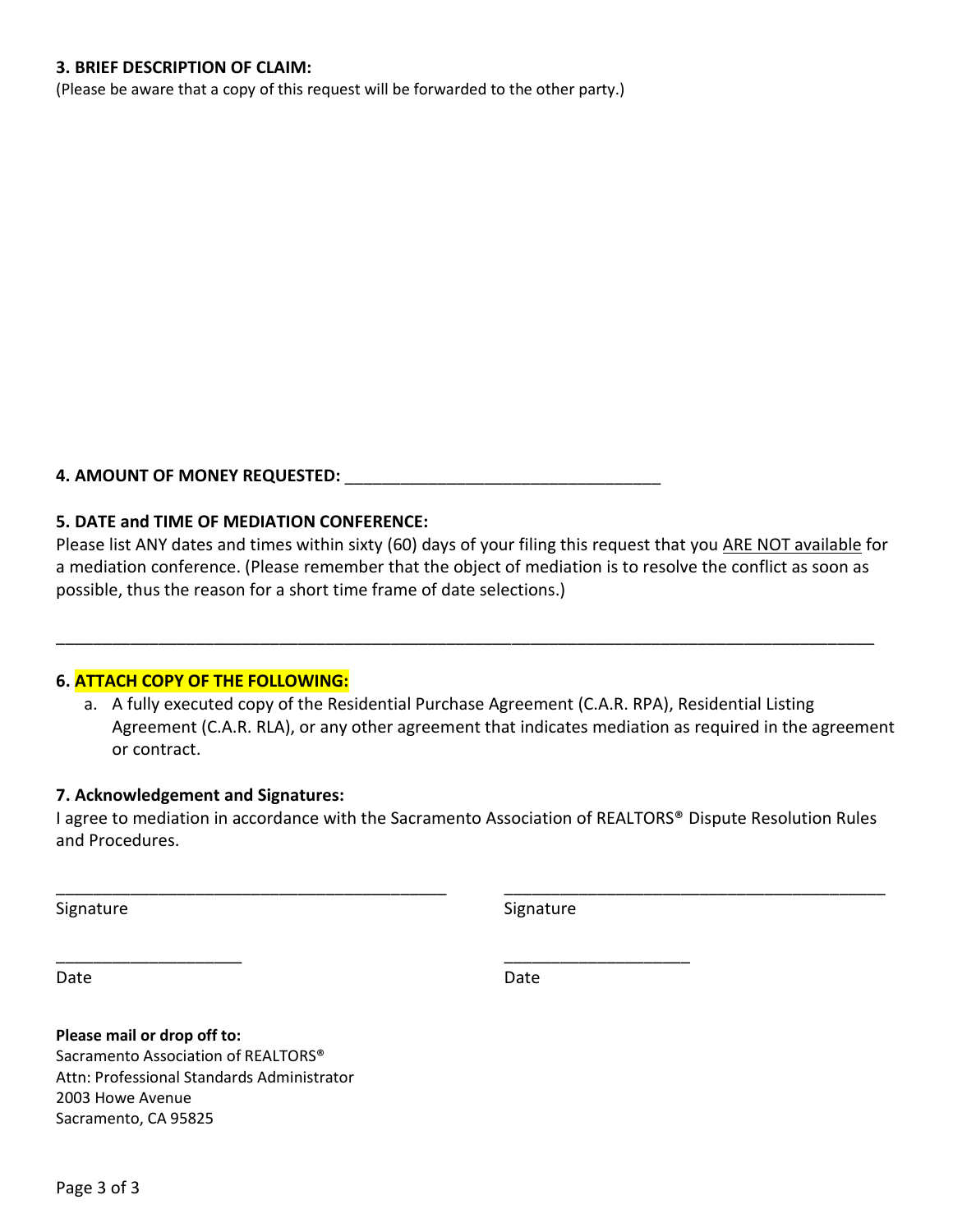# **Sacramento Association of REALTORS® Dispute Resolution Service Rules and Procedures**

**1. Purpose.** The Sacramento Association of REALTORS® Dispute Resolution Service (SAR DRS) has been formed essentially for the use of Clients of SAR Members to provide a forum for efficient, low cost, and fast resolution of disputes. Our Mediators are professionally trained in mediation and communication techniques, and have a wide variety of professional backgrounds and interests as relating to real estate matters.

**2. Cases Eligible for Mediation.** All real estate disputes, with a focus on real estate disputes among buyers and sellers arising under the CALIFORNIA ASSOCIATION OF REALTORS® Residential Purchase Agreement and Joint Escrow Instructions (RPA-CA). In addition, SAR DRS may consider and accept other types of disputes on a case-by-case basis.

Mediation is a voluntary process. SAR DRS cannot compel parties to participate in a mediation conference.

**4. SAR DRS Contacts.** All correspondence with SAR DRS should include the address of the property that is the subject of the dispute and be directed in writing to:

> Email: [lharank@sacrealtor.org](mailto:lharank@sacrealtor.org) OR Mail to: Sacramento Association of REALTORS® Attn: Professional Standards Administrator 2003 Howe Ave Sacramento, CA 95825

**5. Fees and Costs.** SAR DRS fees are set forth by the Sacramento Association of REALTORS® Board of Directors.

**a.** *Filing Costs.* A \$65 administrative fee is required for each party and is non-refundable. The administrative fee will only be refunded if the mediation request is withdrawn, in writing, prior to scheduling mediation conference.

**b.** *Minimum Mediation Fee.* The minimum fee to initiate mediation is \$600 per party, which includes the \$65 non-refundable administrative fee.

**c.** *Fee Explanation.* Fees are \$300 per hour for the mediator's services, with a \$600 minimum per party for two hours of mediation. Time exceeding the two-hour minimum will be billed at \$300 per hour payable to the Mediator. All costs and fees are due and payable at the conclusion of the mediation conference.